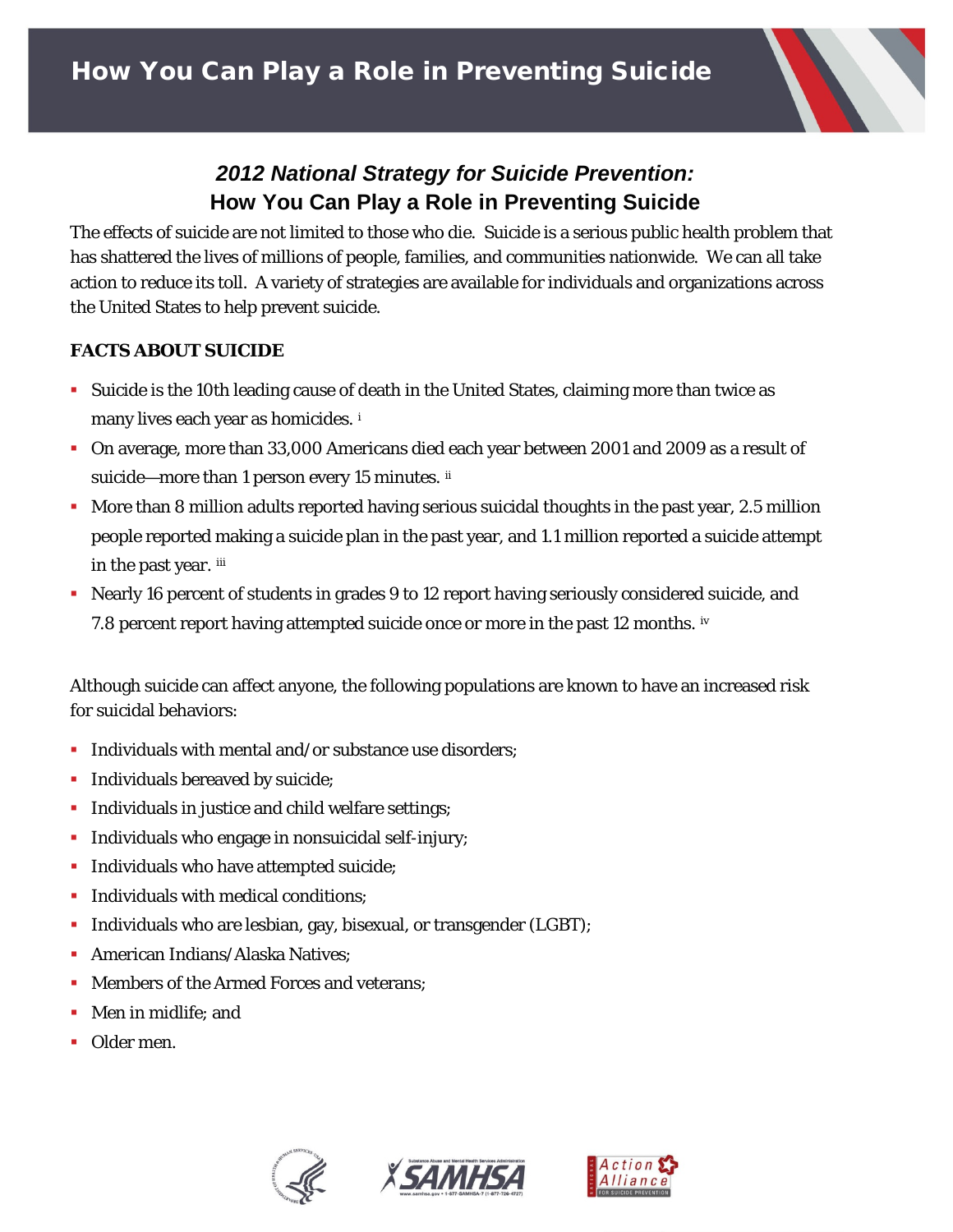# **WARNING SIGNS OF SUICIDAL BEHAVIORS**

Everyone can play a role in preventing suicide by being aware of the warning signs of suicidal behaviors:

- Talking about wanting to die; feeling hopeless, trapped, or in unbearable pain; being a burden to others;
- **Looking for a way to kill oneself;**
- Increasing the use of alcohol or drugs;
- **Acting anxious, agitated, or reckless;**
- Sleeping too little or too much;
- **Withdrawing or feeling isolated;**
- Showing rage or talking about seeking revenge; and
- **Displaying extreme mood swings.**

## **WHAT YOU CAN DO**

If you believe someone is at risk of suicide:

- Ask them if they are thinking about killing themselves. (This will *not* put the idea into their heads, or make it more likely that they will attempt suicide.);
- Call the U.S. National Suicide Prevention Lifeline at 800-273-TALK (8255);
- Take the person to an emergency room or seek help from a medical or mental health professional;
- Remove any objects that could be used in a suicide attempt; and
- **If possible, do not leave the person alone.**

#### **RESOURCES**

For additional information about the National Strategy for Suicide Prevention, visit:

- <http://www.surgeongeneral.gov/library/reports/national-strategy-suicide-prevention/index.html>
- <http://www.samhsa.gov/nssp>
- <http://www.actionallianceforsuicideprevention.org/NSSP>
- **[http://www.suicidepreventionlifeline.org](http://www.suicidepreventionlifeline.org/)**
- **[http://www.sprc.org](http://www.sprc.org/)**